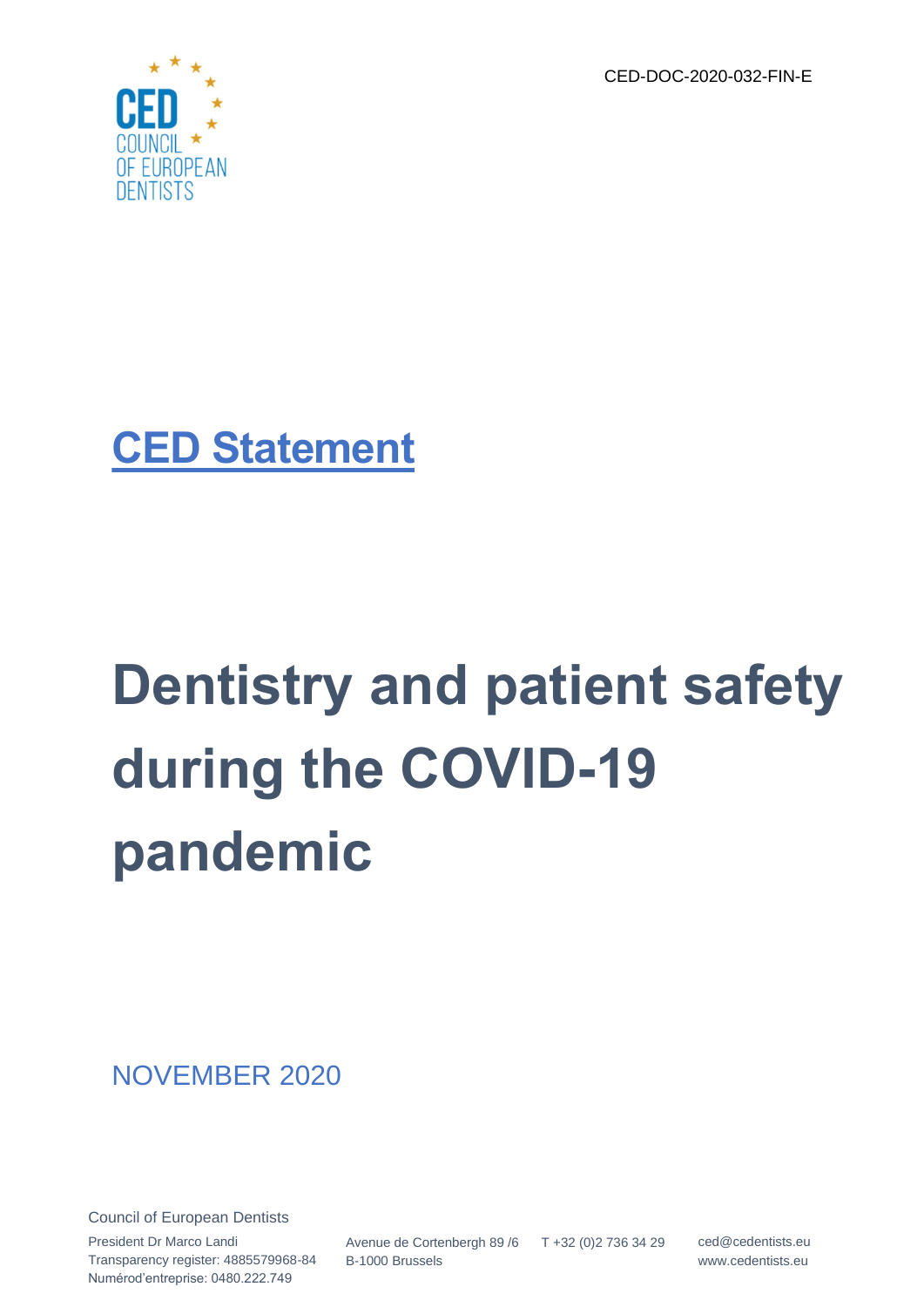#### **I - INTRODUCTION**

The Council of European Dentists (CED) is a European not-for-profit association which represents over 340,000 dentists across Europe. The association was established in 1961 and is now composed of 33 national dental associations from 31 European countries.

A key objective for the CED is contributing to the protection of public health and promoting high standards in dentistry and oral healthcare for European citizens. European dentists are committed to providing safe and high-quality oral care, as well as to mitigating any healthcare related risks to patients, members of the dental team and dentists themselves. The dental profession aims to minimise risks and establish an open culture of patient safety, in which practitioners can learn from their own and others' experiences.

#### **II –IMPACT OF COVID-19 ON DENTISTRY**

The global spread of the SARS-CoV-2 virus and the declaration of the COVID-19 pandemic in March 2020 are resulting in far-reaching implications for all sectors of our societies, including dentistry. During the early months of the pandemic, European governments introduced a range of containment measures, including local and national lockdowns, stay-athome orders, quarantines, curfews and travel restrictions. Across Europe, the provision of oral care was significantly curtailed as most dentists were advised or mandated to provide emergency dental treatments only. Since then, the majority of dentists were allowed to return to normal provision of care, in some cases gradually and with some adjustments or exceptions; in most European countries this happened between mid-April and mid-May 2020.

The COVID-19 pandemic is having a significant impact on dentistry, beyond the initial temporary suspension of routine care and prevention. Dentists are required to comply with both existing and new guidelines, and infection control protocols. The result is adjustments to all aspects of their work, from triaging and scheduling patients to the use of additional personal protective equipment. There is also a requirement for more increased environmental hygiene and adequate ventilation of dental practice premises. While increasing evidence seems to be emerging about the safety of providing routine dental care under the conditions of COVID-19 pandemic, as indicated by the negligible numbers of reported cases of infected dentists, the lack of clear recommendations and of scientific research related to dentistry represent long term threats to the profession and more generally to the oral health of Europeans.

During the initial stages of the pandemic the provision of oral care was severely restricted. Although this was arguably justified under the conditions of uncontrolled spread of the SARS-CoV-2 virus and the insufficient understanding about the manner of its transmission.It also created the incorrect impression that dentistry is not safe and that most dental treatments should be postponed until the end of the pandemic. Public fears were further fueled by incorrect media interpretation of national and international guidelines. The most prominent of these were the World Health Organization's (WHO) "Considerations for the provision of essential oral health services in the context of COVID-19"<sup>i</sup> which were reported by the media as recommending postponing routine oral healthcare in countries with community transition of COVID-19. The media ignored the second part of the WHO advice which referred to official recommendations at national, sub-national or local level as the basis for the decision to postpone oral healthcare.

Similarly, an indiscriminate approach to aerosol generating medical procedures is also proving detrimental to reestablishing full provision of oral care. According to the WHO, aerosol generating medical procedures (AGPs) are associated with an increased risk of COVID-19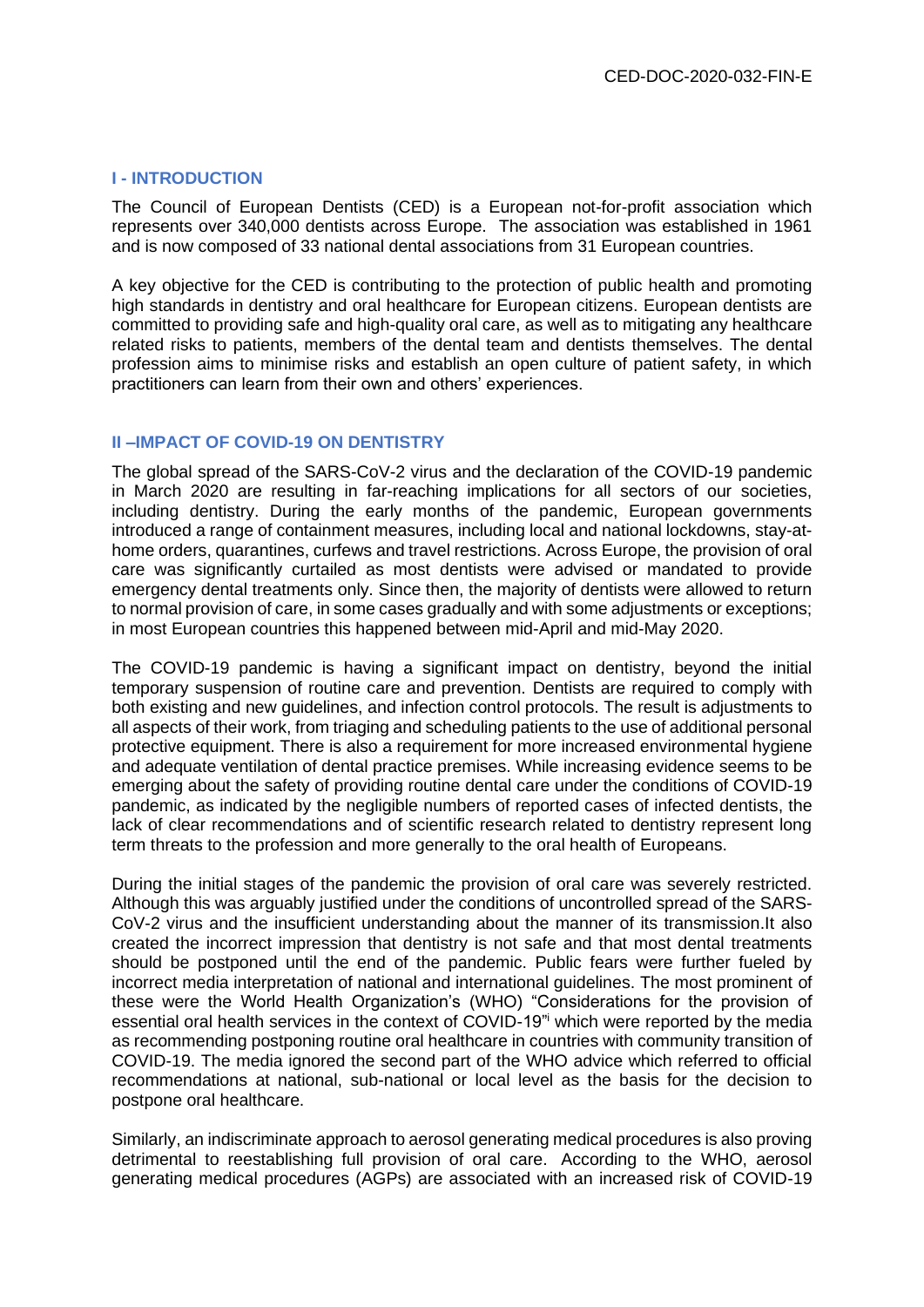infection of the medical staff<sup>ii</sup>. Depending on the infection situation, it is recommended to avoid these procedures if possible. However, the available statistics on the number of infected dentists appear to be significantly lower than in other health professions and indicate that AGPs in dentistry might need to be considered as fundamentally different from AGPs in medicine, contrary to the assumptions made in WHO and European Centre for Disease Prevention and Control (ECDC) reports<sup>iii</sup>. Further research is needed on this issue, but infection control protocols and personal protective equipment routinely used by dentists already before the COVID-19 pandemic are likely to be a contributing factor.

### **III - CED POSITION**

- Oral care, including not only urgent and essential dental treatment but also routine care such as oral health check-ups, dental cleanings and prevention, should be considered as essential healthcare and should not be postponed until the COVID-19 pandemic is resolved. Oral health is an integral part of general health and postponing oral care would have a severe negative impact on general health of our populations.
- Despite the new circumstances created by COVID-19, dentistry remains safe for dental patients, members of the dental team and dentists themselves. Effective personal protective equipment (PPE) is applied to protect both the dental personnel and the patient, and appropriate disinfectants are used, to strengthen the effectiveness of the protocols followed. Particularly during the initial stages of the pandemic, dentists experienced shortages of PPE accompanied by higher prices; efforts should be made to prevent this situation from repeating.
- The CED believes that regardless of the type and size of practice, whether private, public or university setting, the patient should receive the same standard of safe health care, especially during endemic or pandemic periods. Actions aimed at improving the safety of the patients and the quality of the care provided, should be taken after considering the various medical conditions under which patients receive treatment. The risks affecting patients' safety as well as the most appropriate ways of minimizing them, vary depending on the health conditions.
- European Dentists have always been committed to providing up-to-date, safe, high quality oral care, as well as minimizing risks related to oral care. In this perspective, a continuous upgrading of the level and strengthening the protocols related to patient safety and quality of care are a major concern of the dental profession. This is provided effectively in terms of the costs involved. Additionally, a large number of dental administrative and therapeutic activities approaches, have been updated and modified, in order to fully meet the required standards, for safe dental services provision.
- To prevent transmission of COVID-19 while still providing a full range of treatments to their patients, dentists are encouraged to follow patient safety and infection prevention clinical protocols, guidelines and recommendations at national, sub-national and local level, which take into account local epidemiological conditions and availability of PPE.
- As scientific developments in the area of combatting the pandemic move forward, the testing of dental practice staff and patients is likely to play an increasing role.
- Whereas the CED acknowledges that it is impossible to eliminate the risk posed by dental aerosols entirely, it is however possible to minimize it by the appropriate use of PPE, high volume suction and rubber dam, as well as with hygiene, disinfection, sterilization and ventilation measures.
- The CED believes that further research on AGPs in dentistry and transmission of COVID-19 is needed. This is particularly the case in the light of the evolving nature of the science and the need for dental professionals to keep up to date with the best available knowledge.
- The CED would like to stress that in order to provide a safe environment for patients and the dental team, the dental care professionals should not neglect the importance